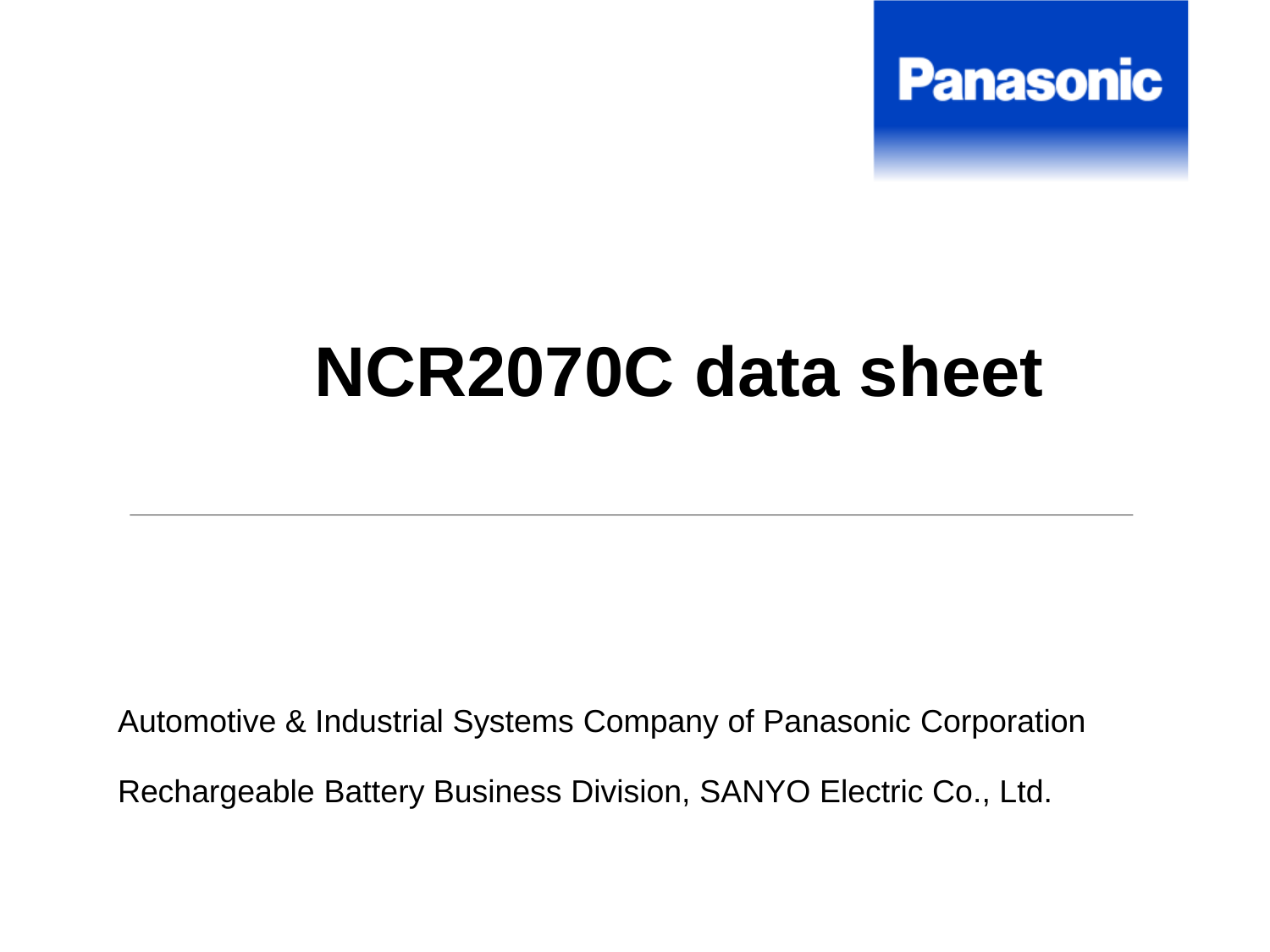## Specifications for NCR2070C

| <b>Specifications</b>         |                             |                          | <b>Dimensions</b>                                                                        |
|-------------------------------|-----------------------------|--------------------------|------------------------------------------------------------------------------------------|
| Rated capacity <sup>(1)</sup> |                             | 3475mAh                  | D                                                                                        |
| Capacity $(2)$                | Minimum                     | 3500mAh                  |                                                                                          |
|                               | <b>Typical</b>              | 3620mAh                  | Ō                                                                                        |
| Nominal voltage               |                             | 3.6V                     |                                                                                          |
| Charging                      | Method                      | <b>CC-CV</b>             | $(+)$                                                                                    |
|                               | Voltage                     | 4.20V                    |                                                                                          |
|                               | Current                     | Std. 2450mA              |                                                                                          |
|                               | Time                        | Std. 180min.             | 工                                                                                        |
| AC impedance                  | SOC: 50%<br>(Typical value) | $10 \text{m}\Omega$      |                                                                                          |
| DC resistance                 | SOC: 50%<br>(Typical value) | $13m\Omega$              |                                                                                          |
| Weight (max.)                 |                             | 62.0g                    | $(-)$                                                                                    |
| Temperature                   | Charge                      | 10 to $+45^{\circ}$ C    | Max. 70.3mm<br>Н<br>With tube<br>Max. 20.4mm<br>D                                        |
|                               | <b>Discharge</b>            | $-20$ to $+60^{\circ}$ C |                                                                                          |
|                               | Storage                     | $-20$ to $+50^{\circ}$ C | d<br>Max. 10.5mm                                                                         |
| Energy density <sup>(3)</sup> | Volumetric                  | 569 Wh/l                 | When designing a pack, refer to the cell's<br>mechanical drawing for precise dimensions. |
|                               | Gravimetric                 | 214 Wh/kg                |                                                                                          |

 $(1)$  At 20° C  $(2)$  At 25° C

(3) Energy density is calculated using bare cell dimensions (without tube).

*Confidential* The data in this document is for descriptive purposes only and is not intended to make or imply any guarantee or warranty.

Copyright© SANYO Electric Co., Ltd. Panasonic Group All Rights Reserved 2016 Sep.2016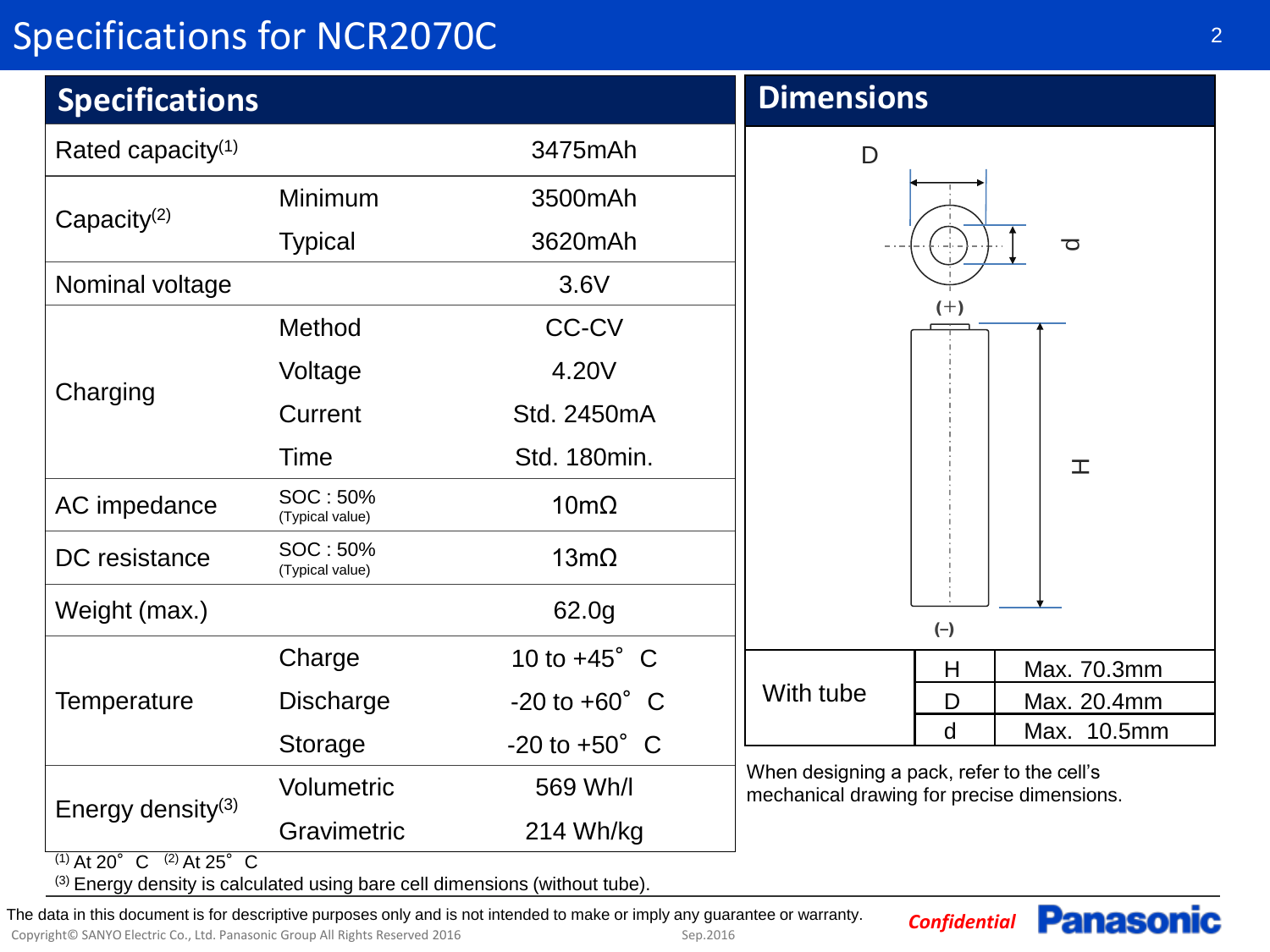## Discharge rate Characteristics for NCR2070C



Copyright© SANYO Electric Co., Ltd. Panasonic Group All Rights Reserved 2016 Sep.2016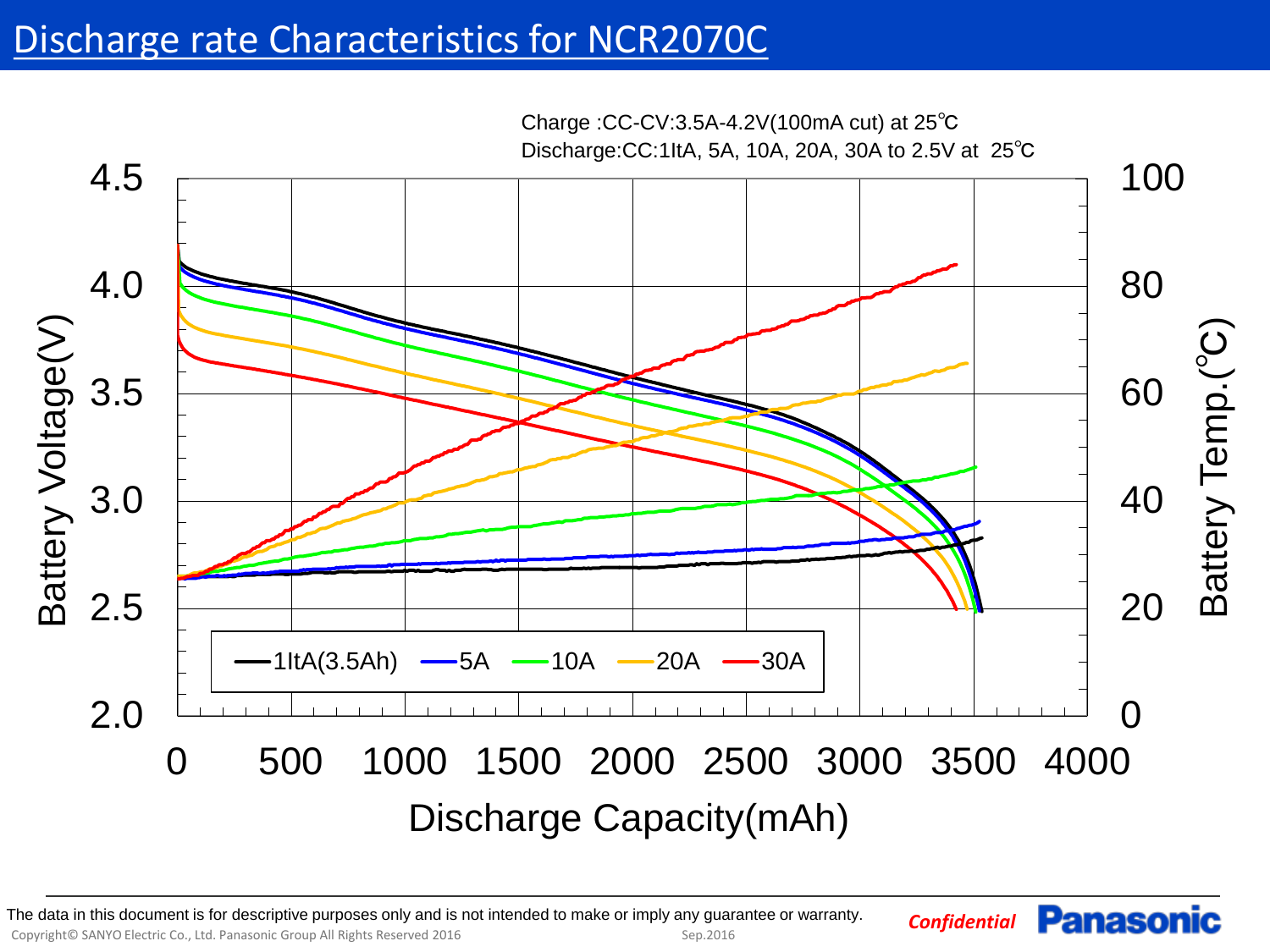

Copyright© SANYO Electric Co., Ltd. Panasonic Group All Rights Reserved 2016 Sep.2016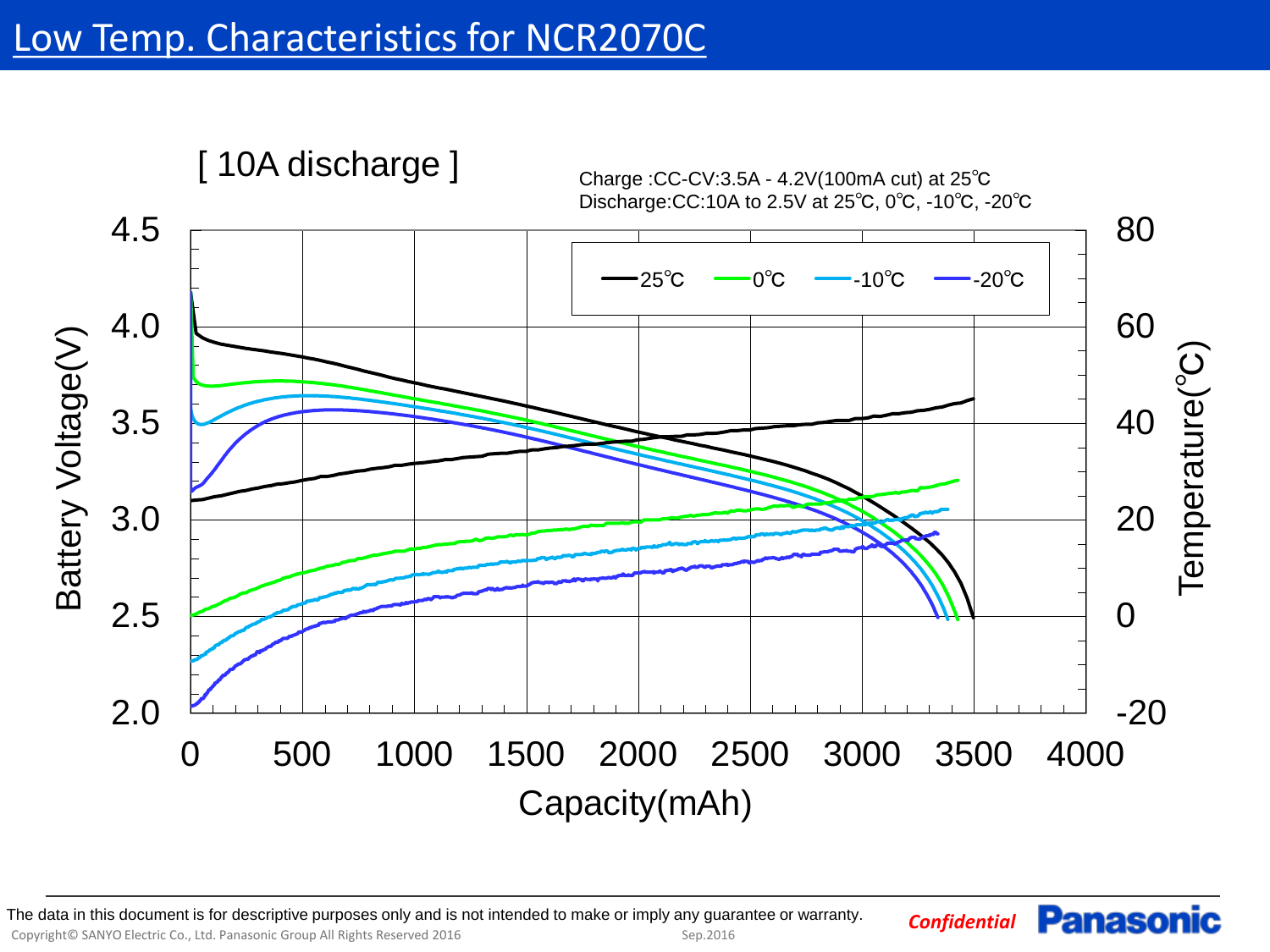

Copyright© SANYO Electric Co., Ltd. Panasonic Group All Rights Reserved 2016 Sep.2016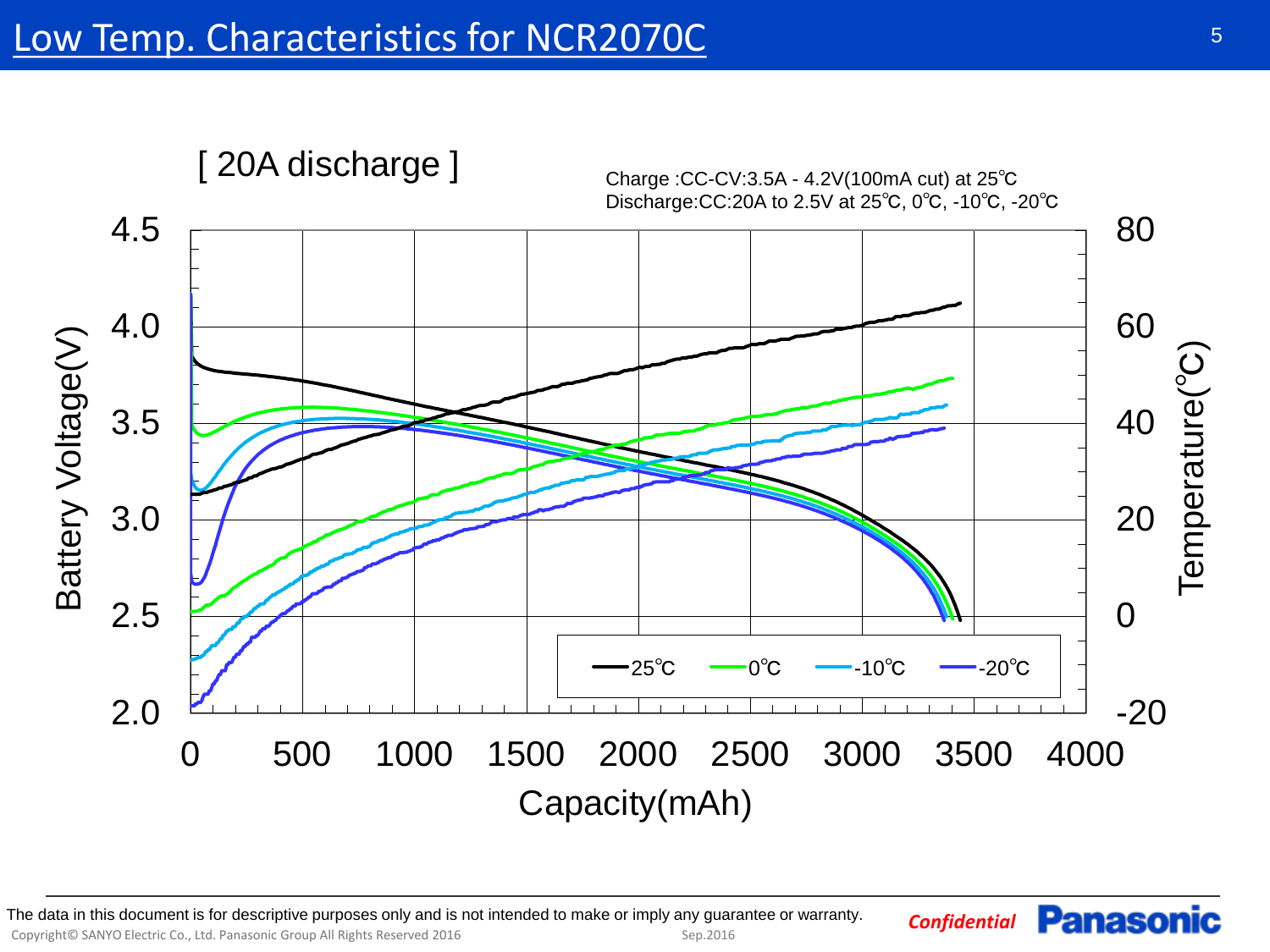

*Confidential* The data in this document is for descriptive purposes only and is not intended to make or imply any guarantee or warranty.

Copyright© SANYO Electric Co., Ltd. Panasonic Group All Rights Reserved 2016 Sep.2016